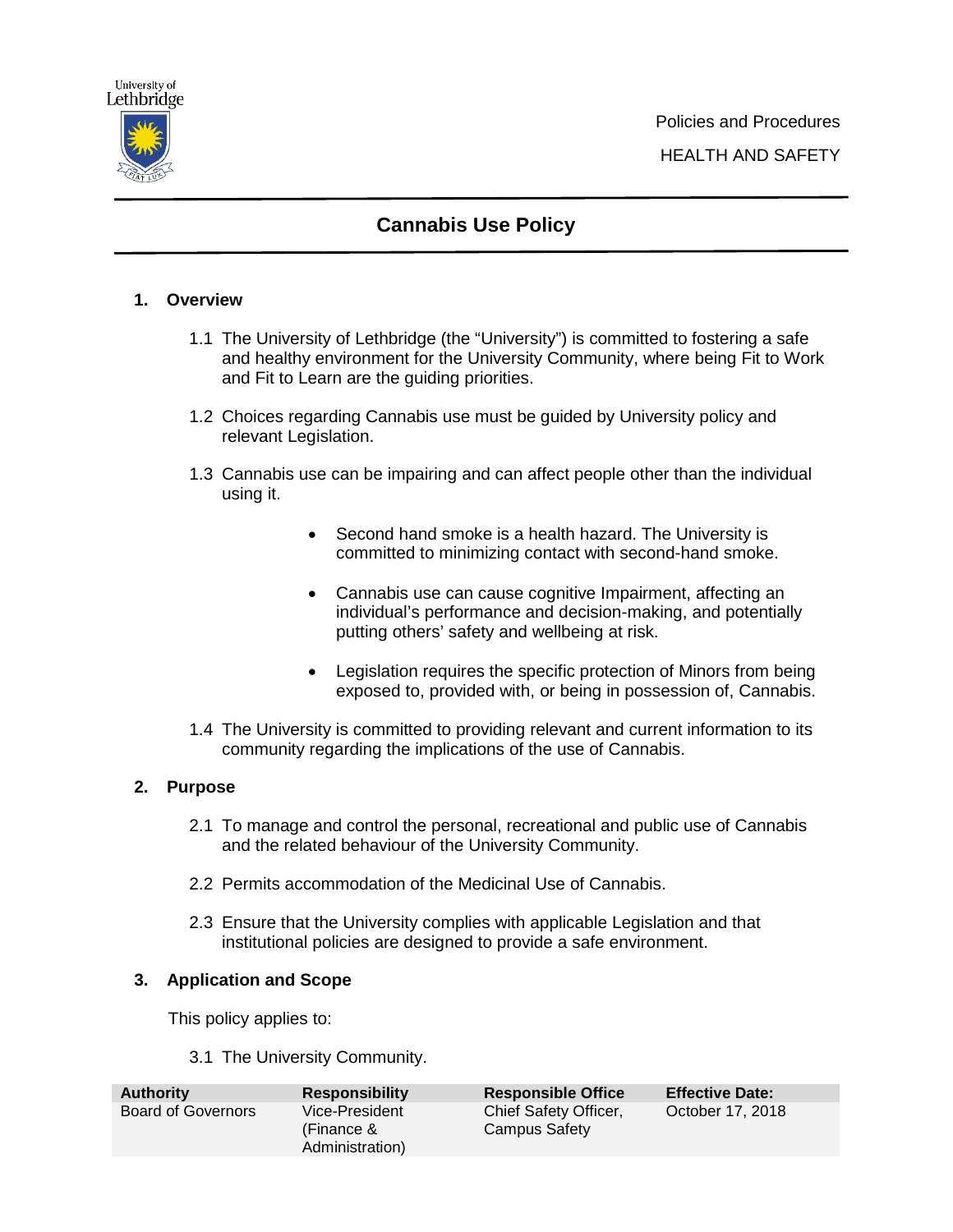- 3.2 University owned, operated and leased properties provided that in the event of a conflict between this policy and any rules put in place by the owner or landlord of such leased property such other rules of the owner or landlord shall apply, if they are more restrictive.
- 3.3 This policy complements, may interact with, and a breach may trigger, other university policies, procedures, collective agreements, undergraduate or graduate studies calendars, contracts and professional codes of conduct and shall be read in a manner which operates in conjunction with, and not as conflicting with, those policies.
- 3.4 This policy is not intended to discourage or prevent individuals from receiving accommodation for the Medicinal Use of Cannabis.

#### **4. Exclusions**

- 4.1 Subject to applicable Legislation, this policy will not be interpreted or applied so as to limit or amend the provisions contained in any Handbook, collective agreement or employment manual entered into between the University and its employees.
- 4.2 This policy does not apply to University-authorized academic or research projects or purposes.

#### **5. Definitions**

For the purpose of this policy:

- 5.1 "**Cannabis**" means a cannabis plant and any part of a cannabis plant, including the phytocannabinoids produced by, or found in, such a plant, regardless of whether that part has been processed or not. Any substance or mixture of substances that contains or has on it any part of such a plant. Any substance that is identical to any phytocannabinoid produced by, or found in, such a plant, regardless of how the substance was obtained.
- 5.2 **"Cannabis Accessory"** means (a) a thing, including rolling papers or wraps, holders, pipes, water pipes, bongs and vaporizers, that is represented to be used in the consumption of Cannabis or a thing that is represented to be used in the production of Cannabis; or (b) a thing that is deemed to be represented to be used in the consumption or production of Cannabis.
- 5.3 **"Contractor(s)"** means a person, partnership or group of persons who, through a contract, an agreement or ownership, directs the activities of one or more employees involved in work at a work site.
- 5.4 **"Designated Cannabis Use Areas**" means locations identified by the University where Cannabis Use is permitted as such locations are set out in the attached [Appendix A.](#page-5-0)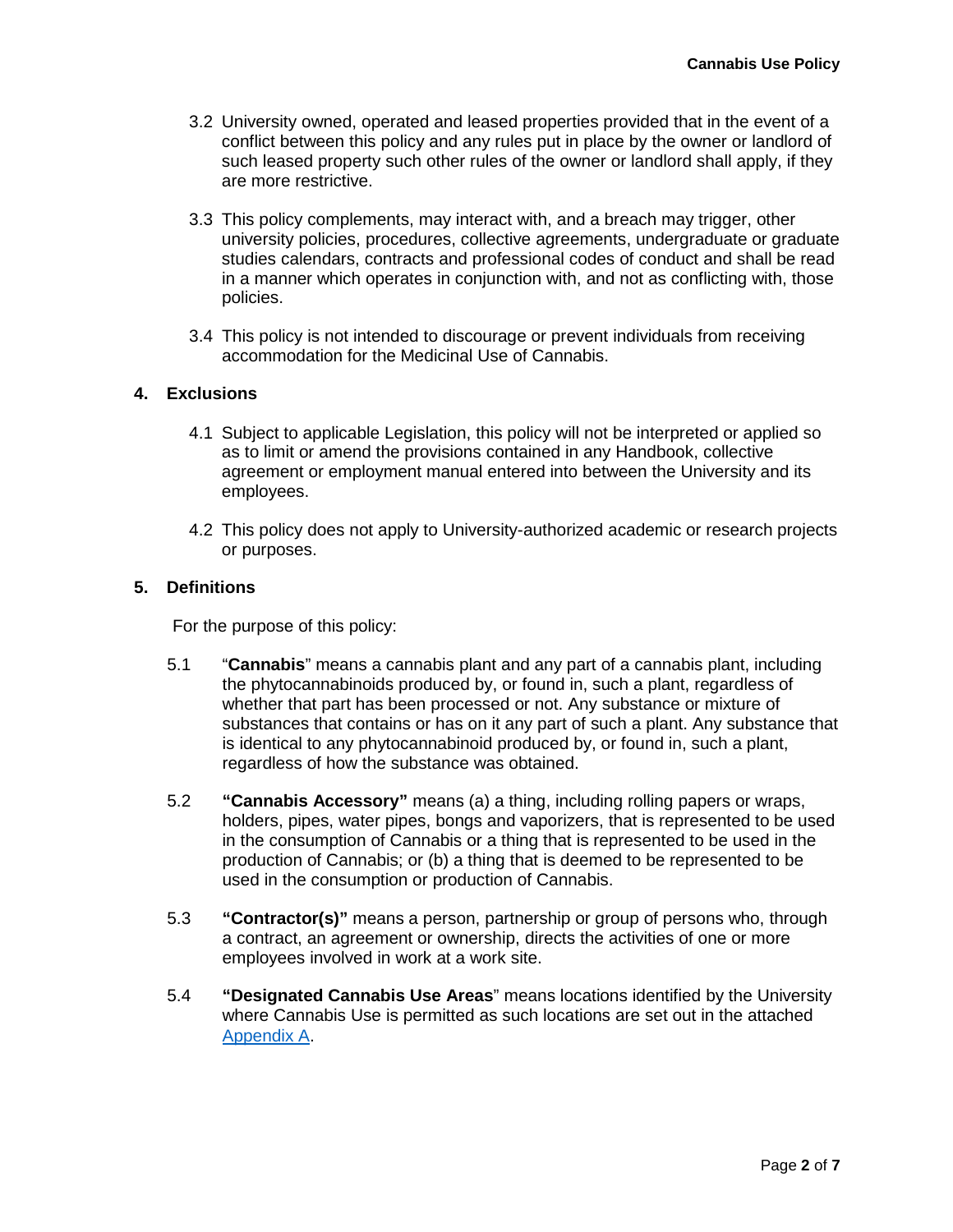- 5.5 **"Edible Use"** means the eating, drinking or ingesting of Cannabis containing products by way of mouth, using devices or not, but does not include inhaling, vaping or smoking.
- 5.6 **"Fit to Work"** means that an individual is in a physical, mental, and emotional state which enables the individual to perform the essential tasks of their work successfully or in a manner which does not threaten the safety or health of oneself, co-workers, property, or the public at large.
- 5.7 **"Fit to Learn"** means that an individual is not under the influence of any legal or illegal drug, alcohol, medication or other impairing substance or condition that will disrupt the learning experience or compromise the safety of the individual or others.
- 5.8 **"Impairment"** means a disturbance of the body or mind (and related functions) from any cause that results in an unacceptable risk to the individual or others related to the individual's ability to safely perform a task at work, in the learning environment or recreationally. Impairment is a state of mind or body that causes the individual to become a hazard to self or others.
- 5.9 **"Legislation"** means applicable law that is enacted by the Federal Government, Provincial Legislature, Municipal Council or other governing body having jurisdiction. (e.g. the Alberta Gaming, Liquor and Cannabis Act)
- 5.10 "**Medicinal Use"** means the Use of Cannabis as prescribed by a physician who is licensed to practice medicine in Canada and is authorized by their respective governing body to prescribe Cannabis for medicinal purposes in Alberta.
- 5.11 **"Minor"** means a person under the age of 18 years.
- 5.12 "**Personal Use**" means any use of Cannabis that is not Medicinal Use.
- 5.13 **"University Community"** means all employees, students, postdoctoral fellows, volunteers, Contractors, Visitors, and other individuals who work, study, conduct research or otherwise carry on the business of the University.
- 5.14 **"Use"** means smoking, vaping, applying, inhaling, eating and otherwise consuming, injecting, or ingesting of Cannabis, whether using Cannabis Accessories or not, and specifically includes those activies defined as Edible Use.
- 5.15 "**Visitor"** means an individual or group that is neither registered as student(s) nor university staff and who attends University-owned, operated or leased property.

#### **6. Policy**

- 6.1 The Use, sale, growth, and preparation of Cannabis (indoors or outdoors) on University owned, operated or leased property is prohibited except as explicitly authorised by this policy.
- 6.2 Cannabis Use is only permitted: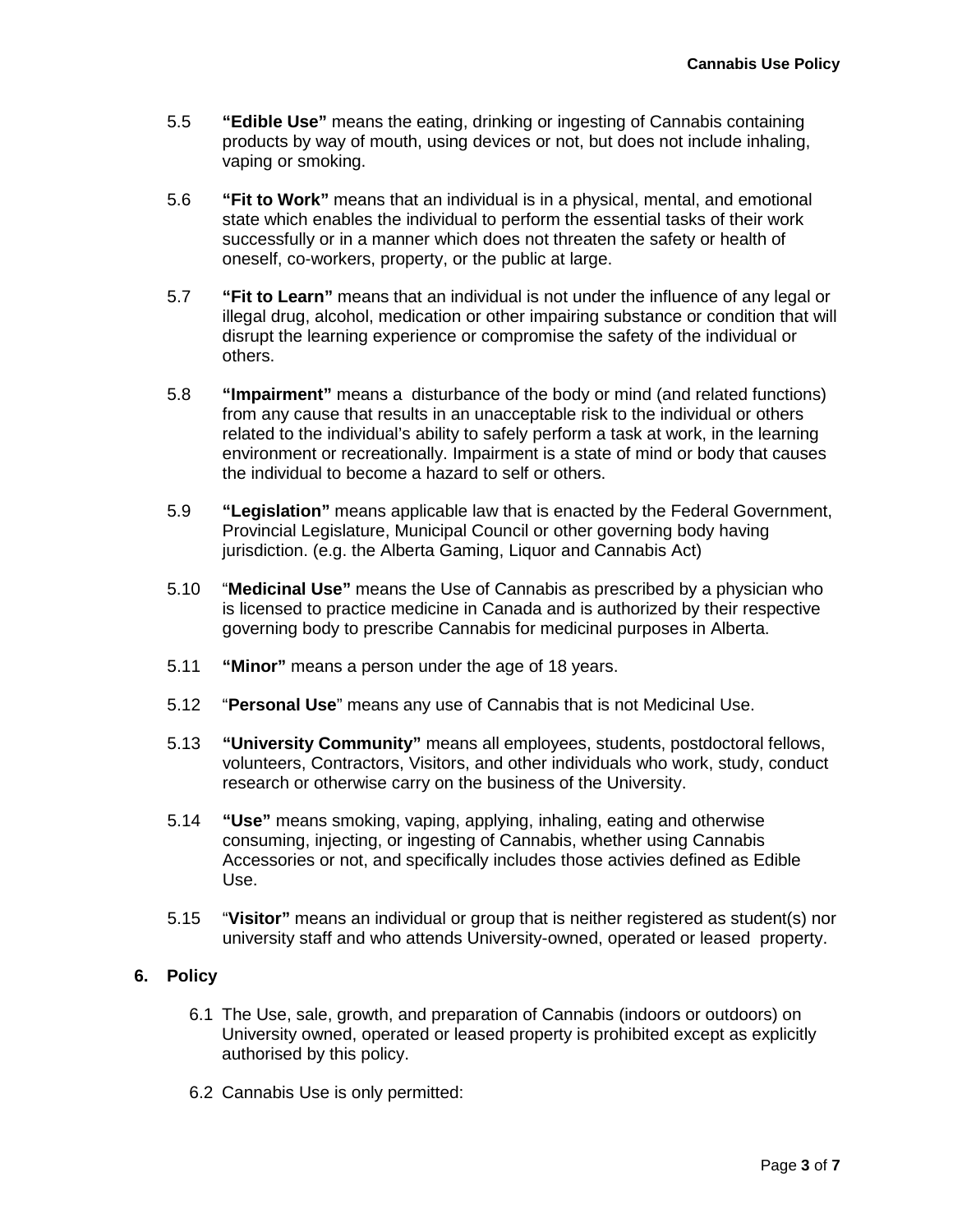- 6.2.1 at the University at the Lethbridge campus in Designated Cannabis Use Areas [\(Appendix A\);](#page-5-0)
- 6.2.2 at such other temporary locations as may be approved by way of a written special permission of the University (Chief Safety Officer, Campus Safety) and there is no appeal of that decision.
- 6.2.3 in circumstances when Medicinal Use has been accommodated by the University for identified individuals.
- 6.2.4 Edible Use is permitted by Residence Students and their guests only, subject to any limitations and requirements contained in the Residence Community Handbook, in private residence accommodations on the Lethbridge campus where none of the occupants of the accomodation are Minors and in licensed residence game rooms on the Lethbridge campus where the use of such room does not permit the presence of Minors.
- 6.3 With regard to spaces leased by the University, including the Calgary campus, this policy shall apply unless the policy or regulations of the owner or lessor of such other spaces impose more restrictions in which case the said policy or regulation shall apply (e.g. Bow Valley College, CASA).
- 6.4 For clarity, it is confirmed that the smoking and vaping of Cannabis is prohibited indoors. In addition to any other restriction or prohibition contained in this policy, the smoking or vaping of Cannabis is prohibited in any place where smoking is prohibited under the [University's Smoking Policy](http://www.uleth.ca/policy/smoking-policy)
- 6.5 Fit to Work and Fit to Learn
	- Individuals are required to be Fit to Work at all times during the work day and any other occasion while representing the University in a work capacity.
	- Students shall be Fit to Learn when in a University learning environment, whether at the University or at another offsite location worldwide as a student of the University.
	- Disruptive, unsafe and dangerous behaviour will not be tolerated. Such behaviour will be addressed according to the relevant policy, University undergraduate or graduate studies calendar provision, contract, employment manual, or collective agreement.
- 6.6 Highly potent forms of Cannabis (including but not limited to budder and shatter) and their preparation increase the risk of overconsumption of Cannabis and are prohibited.
- 6.7 All Cannabis brought on to any University owned, operated or leased space must be legally obtained.
- 6.8 Accommodation of Medicinal Use Cannabis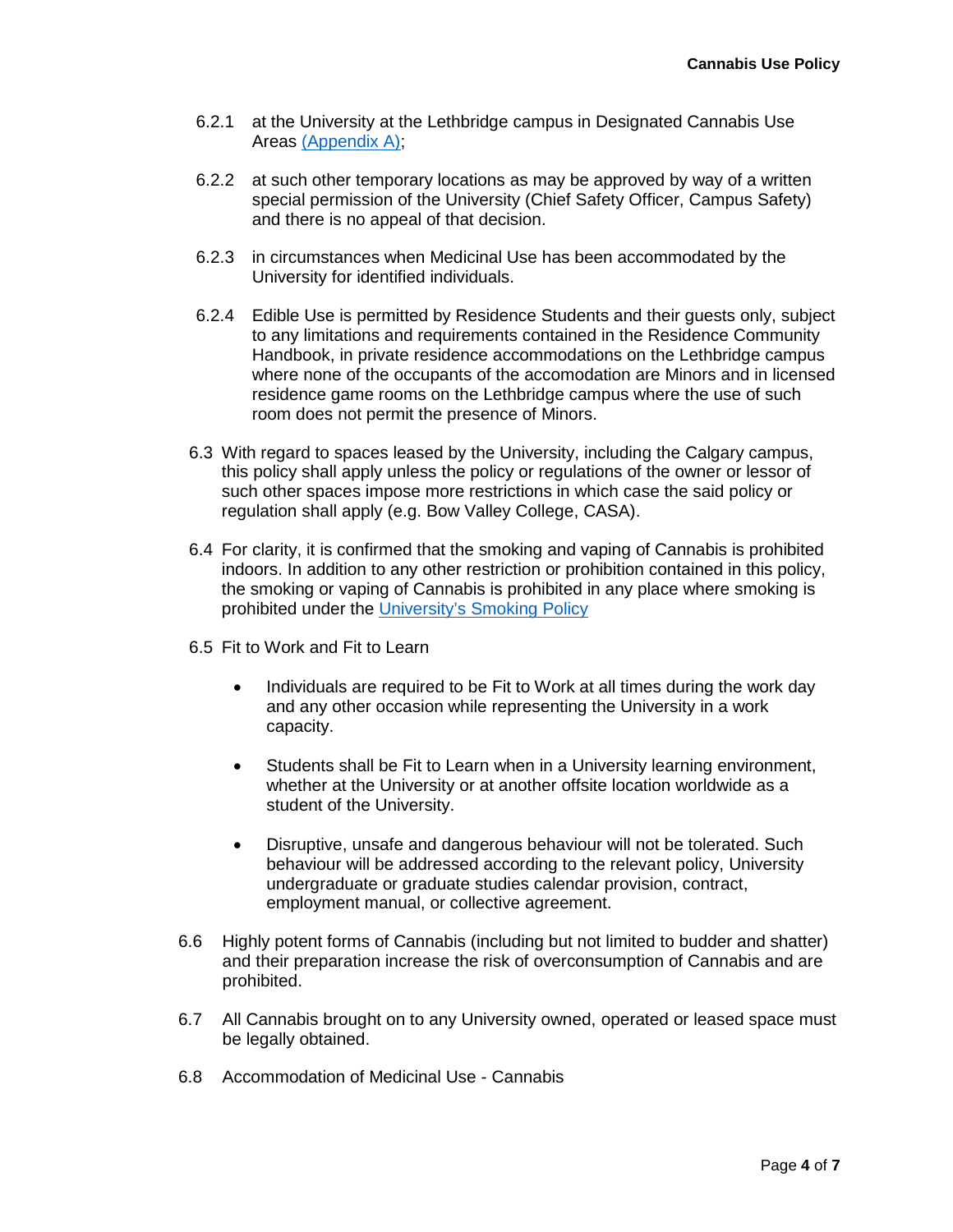- 6.8.1 The University will adhere to Alberta Human Rights Legislation regarding its consideration of requests for accommodation of the authorized Medicinal Use of Cannabis.
- 6.8.2 Requests for accommodation will be assessed on a case-by-case basis and will be dealt with according to Human Resources procedures for employees and by Accommodated Learning or Housing Services for students.
- 6.9 Cannabis possession and storage: Possession and storage of Cannabis for Personal Use is permitted at the University provided that it is done in accordance with all applicable Legislation and University policy and guidelines (e.g. [Guidelines on Scented Products\).](https://uleth.sharepoint.com/sites/PAQWYRSolicy/Policies/Forms/AllItems.aspx?id=%2Fsites%2FPolicy%2FPolicies%2FScented%20Products%20Guidelines%5FJuly%2019%2C%202006%5F1%2Epdf&parent=%2Fsites%2FPolicy%2FPolicies&p=true&slrid=aef4609e-f046-5000-dfe2) Edible Cannabis products must be labelled as such.
- 6.10 Preparation, sale and/or distribution of products containing Cannabis and/or the preparation, sale and/or distribution of Cannabis Accessories are prohibited on any University owned, operated or leased properties.
- 6.11 Advertising/Marketing Cannabis and/or Cannabis Accessories is prohibited on any University owned, operated or leased properties.
- 6.12 Violators of this policy may be prosecuted under applicable Legislation resulting in specified legislated penalties. Violators of this policy [and related University](http://www.uleth.ca/policy/external-resource)  [policies](http://www.uleth.ca/policy/external-resource) may also be subject to University disciplinary action, including action that is in accordance with the provisions contained in the undergraduate and graduate studies calendars and any collective agreement or employment manual entered into between the University and its employees.
- 6.13 Awareness and Education

The University is committed to offering ongoing education and promoting awareness initiatives about Cannabis to students and employees. It will develop, implement and support ongoing education initiatives utilizing an awareness, prevention and harm reduction approach.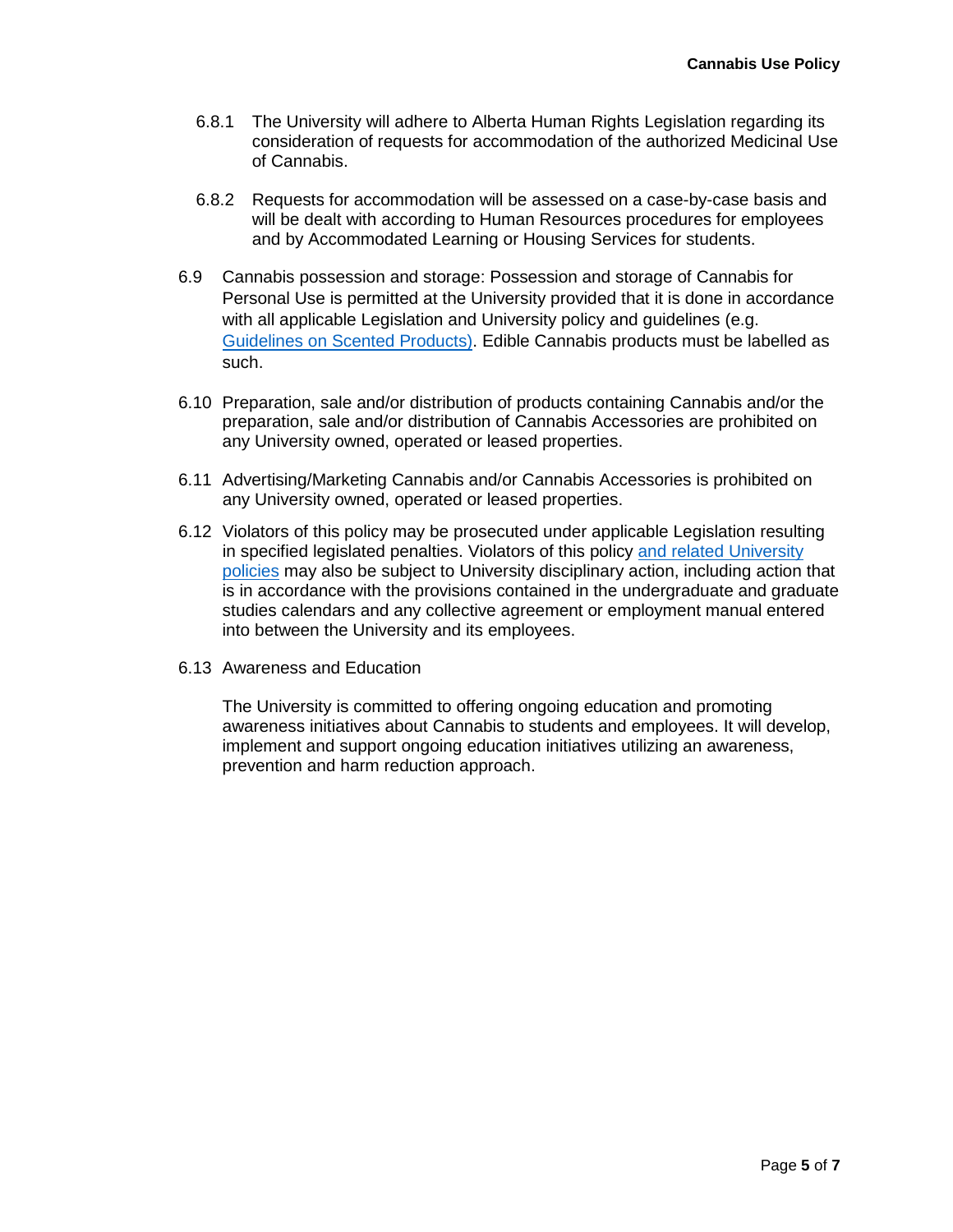# <span id="page-5-0"></span>**APPENDIX A Designated Cannabis Use Areas**

- Lethbridge campus 5 outdoor, marked locations which must be outside of 10 metres of any building and/or facility:
	- 1. near fire pit, protected, near University Hall residence;
	- 2. patio, next to the atrium at the south end of University Hall;
	- 3. outside the Students' Union Building Zoo, a minimum of 10 metres from any entrance, in a designated and marked area;
	- 4. LINC Level 9 south patio;
	- 5. near upper residence;
	- o all other temporary sites for individual events as reviewed and approved by the Chief Safety Officer (Campus Safety).

All other University locations, whether owned, operated or leased, are not Designated Cannabis Use Areas, unless special permission has been obtained from the Chief Safety Officer (Campus Safety) in accordance with this policy.